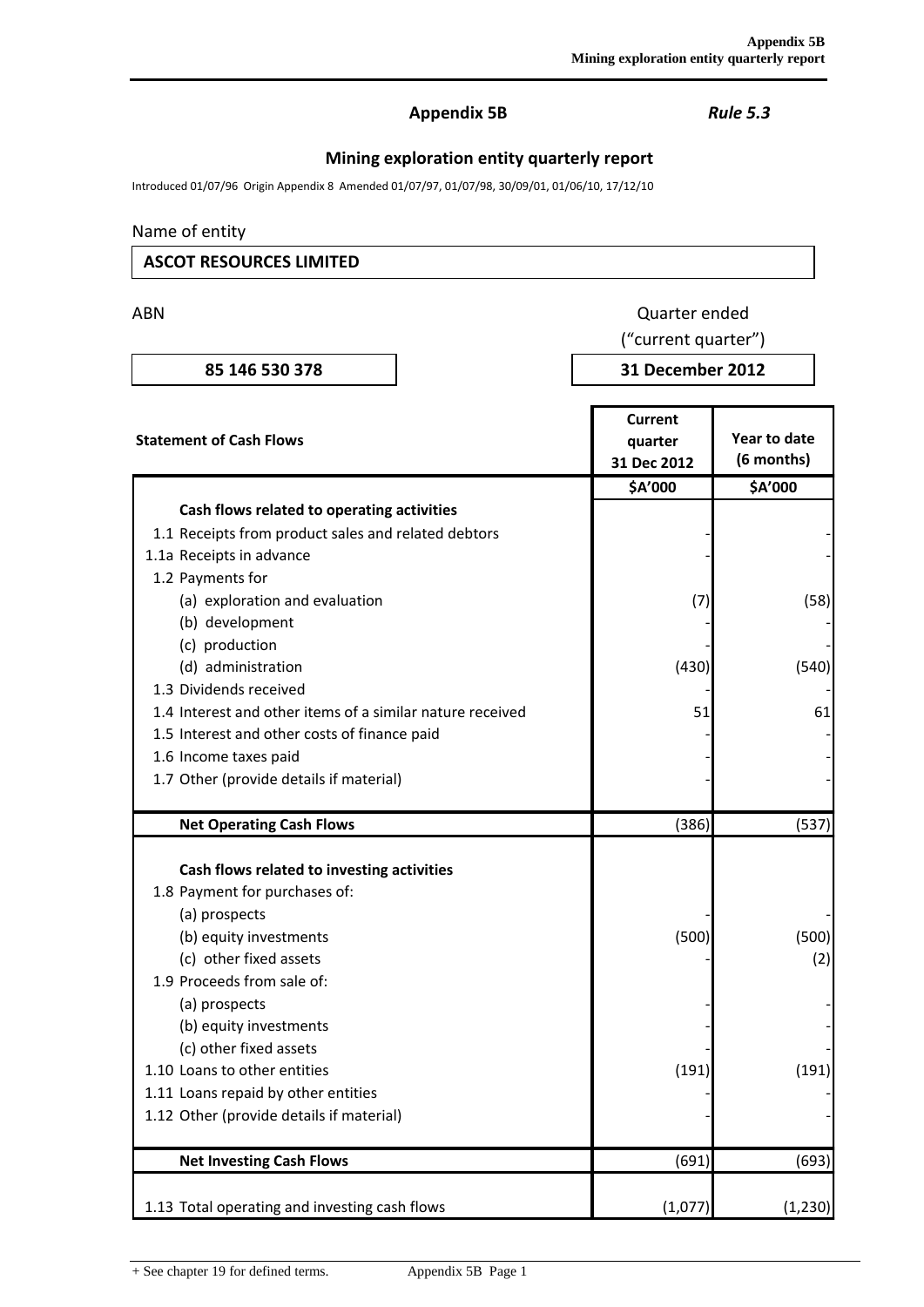| Statement of cash flows continued                                 |                   |         |
|-------------------------------------------------------------------|-------------------|---------|
| Cash flows related to financing activities                        |                   |         |
| 1.14 Proceeds from issues of shares, options, etc.                |                   |         |
| 1.15 Proceeds from sale of forfeited shares                       |                   |         |
| 1.16 Proceeds from borrowings                                     |                   |         |
| 1.17 Repayment of borrowings                                      |                   |         |
| 1.18 Dividends paid                                               |                   |         |
| 1.19 Other (Share issue costs on Non-Cash Director Shares issued) |                   |         |
| <b>Net Financing Cash Flows</b>                                   |                   |         |
| Net increase (decrease) in cash held                              | (1,077)           | (1,230) |
| 1.20 Cash at beginning of quarter/year to date                    | 3,308             | 3,461   |
| 1.21 Exchange rate adjustments to item 1.20                       | $\left( 1\right)$ | (1)     |
| 1.22 Cash at end of quarter                                       | 2,230             | 2,230   |

#### **Payments to directors of the entity and associates of the directors Payments to related entities of the entity and associates of the related entities**

|      |                                                                  | Current quarter<br>\$A'000 |
|------|------------------------------------------------------------------|----------------------------|
| 1.23 | Aggregate amount of payments to the parties included in item 1.2 | 930                        |
| 1.24 | Aggregate amount of loans to the parties included in item 1.10   | Nil                        |

1.25 Explanation necessary for an understanding of the transactions

1.23 - Directors Fees: \$29,500, Consulting Fees: \$1,700, Rent: \$10,500, Management Fees: \$197,264, Loan to Carbones de Colombia: \$191,037 and Consideration for the acquisition of Carbones de Colombia: \$500,000.

All amounts mentioned above were paid to Directors and or associated entities.

#### **Non-cash financing and investing activities**

2.1 Details of financing and investing transactions which have had a material effect on consolidated assets and liabilities but did not involve cash flows

None

2.2 Details of outlays made by other entities to establish or increase their share in projects in which the reporting entity has an interest

N/A

<sup>+</sup> See chapter 19 for defined terms.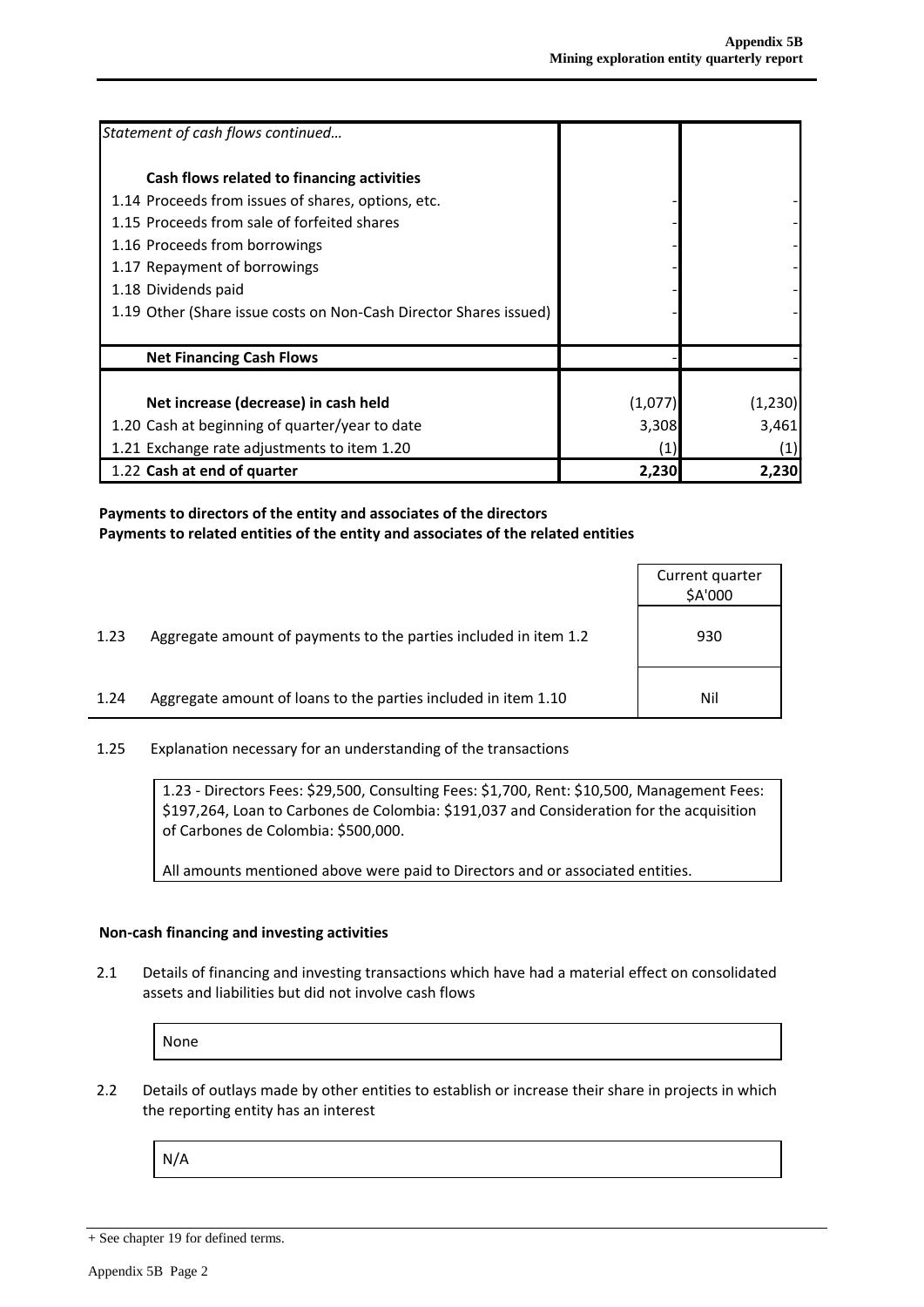### **Financing facilities available**

*Add notes as necessary for an understanding of the position.*

|     |                             | Amount available<br>\$A'000 | Amount used<br>\$A'000 |
|-----|-----------------------------|-----------------------------|------------------------|
| 3.1 | Loan facilities             | N/A                         | N/A                    |
| 3.2 | Credit standby arrangements | N/A                         | N/A                    |

|     | <b>Estimated cash outflows for next quarter</b> | \$A'000 |
|-----|-------------------------------------------------|---------|
| 4.1 | Exploration and evaluation                      | 407     |
| 4.2 | Development                                     |         |
| 4.3 | Production                                      | -       |
| 4.4 | Administration                                  | 431     |
|     | <b>Total</b>                                    | 838     |

#### **Reconciliation of cash**

| Reconciliation of cash at the end of the quarter (as<br>shown in the statement of cash flows) to the<br>related items in the accounts is as follows. |                          | Current quarter<br>\$A'000 | Previous quarter<br>\$A'000 |  |
|------------------------------------------------------------------------------------------------------------------------------------------------------|--------------------------|----------------------------|-----------------------------|--|
| 5.1                                                                                                                                                  | Cash on hand and at bank | 710                        | 288                         |  |
| 5.2                                                                                                                                                  | Deposits at call         | 1,520                      | 3,020                       |  |
| 5.3                                                                                                                                                  | Bank overdraft           |                            |                             |  |
| 5.4                                                                                                                                                  | Other (provide details)  |                            |                             |  |
| Total: cash at end of quarter (item 1.22)                                                                                                            |                          | 2,230                      | 3,308                       |  |

#### **Changes in interests in mining tenements**

|     |                                                                     | Tenement<br>reference      | Nature of<br>interest<br>(note (2)) | Interest at<br>beginning of<br>quarter | Interest at<br>end of<br>quarter |
|-----|---------------------------------------------------------------------|----------------------------|-------------------------------------|----------------------------------------|----------------------------------|
| 6.1 | Interests in mining<br>tenements relinquished,<br>reduced or lapsed | None during<br>the Quarter |                                     |                                        |                                  |
| 6.2 | Interests in mining<br>tenements acquired or<br>increased           | None during<br>the Quarter |                                     |                                        |                                  |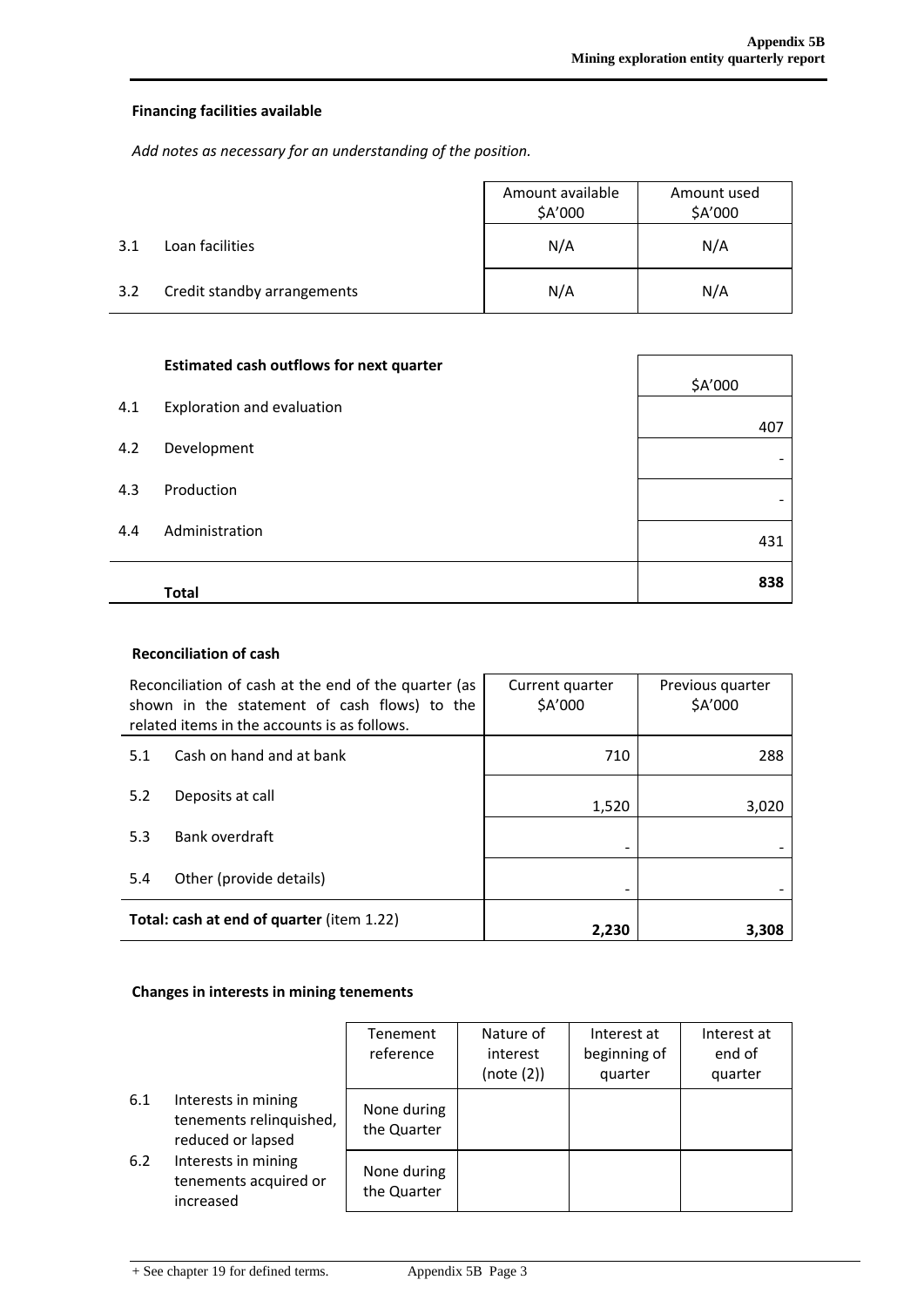## **Issued and quoted securities at end of current quarter**

*Description includes rate of interest and any redemption or conversion rights together with prices and dates.*

|     |                                                                                                                  | Total number         | Number<br>quoted | Issue price<br>per security<br>(see note 3) | Amount paid<br>up per security<br>(see note 3) |
|-----|------------------------------------------------------------------------------------------------------------------|----------------------|------------------|---------------------------------------------|------------------------------------------------|
| 7.1 | Preference +securities (description)                                                                             |                      |                  |                                             |                                                |
| 7.2 | Changes during quarter<br>(a) Increases through issues<br>(b) Decreases through returns of capital,              |                      |                  |                                             |                                                |
|     | buy-backs, redemptions                                                                                           |                      |                  |                                             |                                                |
| 7.3 | +Ordinary securities                                                                                             | 29,825,000           | 26,489,062       |                                             |                                                |
| 7.4 | Changes during quarter<br>(a) Increases through issues<br>(b) Exercise of options                                |                      |                  |                                             |                                                |
|     | (c) Decreases through return of capital,<br>buy-backs                                                            |                      |                  |                                             |                                                |
|     | (d) Increase pursuant to underwriting of<br>options                                                              |                      |                  |                                             |                                                |
| 7.5 | +Convertible securities                                                                                          |                      |                  |                                             |                                                |
| 7.6 | Changes during quarter<br>(a) Increases through issues<br>(b) Decreases through securities<br>matured, converted |                      |                  |                                             |                                                |
| 7.7 | <b>Options</b><br>(description and conversion factor)                                                            |                      |                  | Exercise<br>price                           | Expiry<br>date                                 |
|     |                                                                                                                  | 750,000<br>2.750.000 |                  | \$0.20<br>\$0.20                            | 31/01/2014<br>31/01/2014                       |
| 7.8 | Issued during quarter                                                                                            |                      |                  |                                             |                                                |
| 7.9 | Exercised during quarter                                                                                         |                      |                  |                                             |                                                |
|     | 7.10 Expired during quarter                                                                                      |                      |                  |                                             |                                                |
|     | 7.11 Debentures (totals only)                                                                                    |                      |                  |                                             |                                                |
|     | 7.12 Unsecured notes (totals only)                                                                               |                      |                  |                                             |                                                |

<sup>+</sup> See chapter 19 for defined terms.